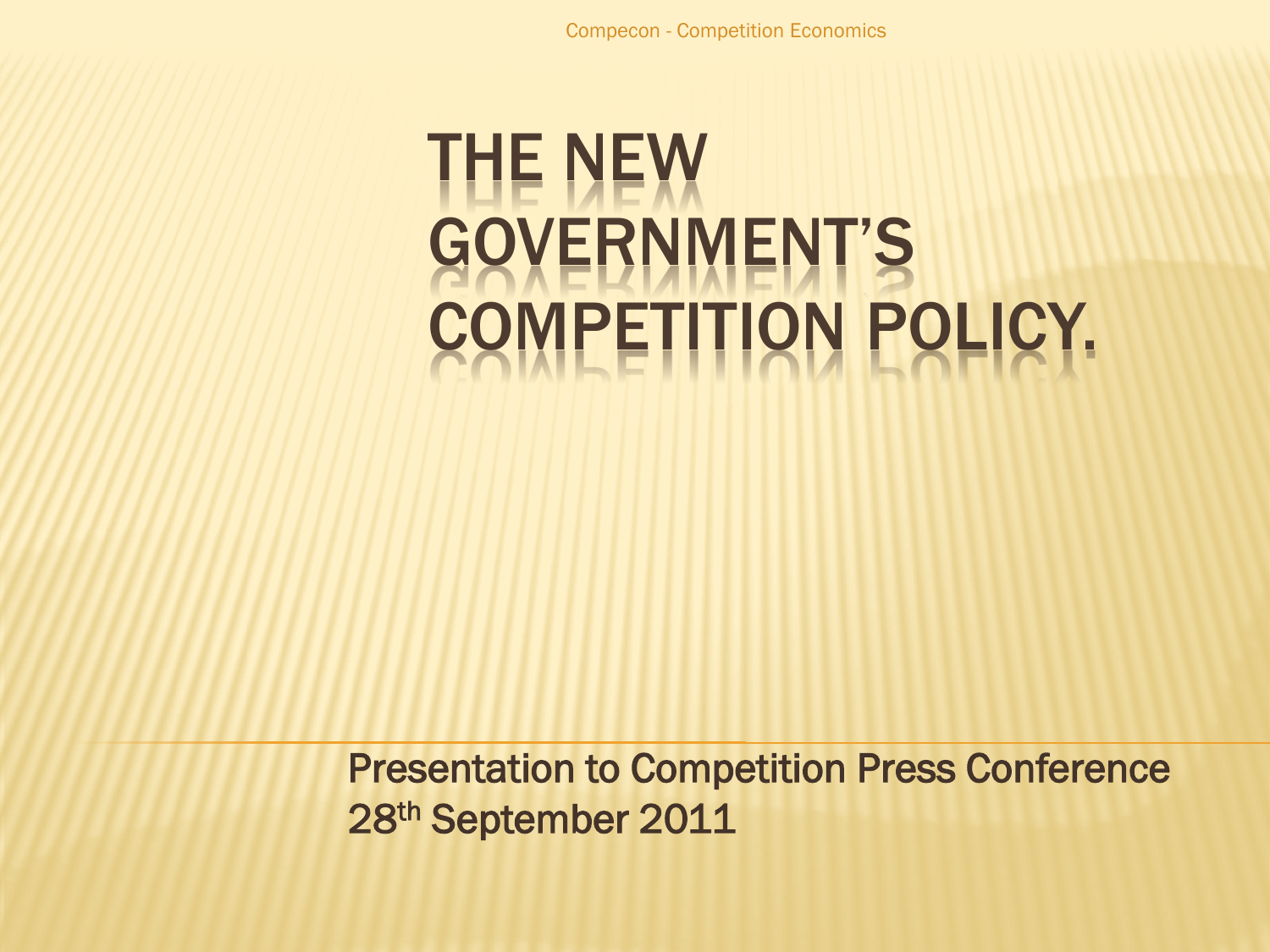## EARLY INDICATIONS NOT PROMISING

- ESB/Aer Lingus sell-offs.
- Transport.
- Reform of the Legal Profession,
- Media Mergers.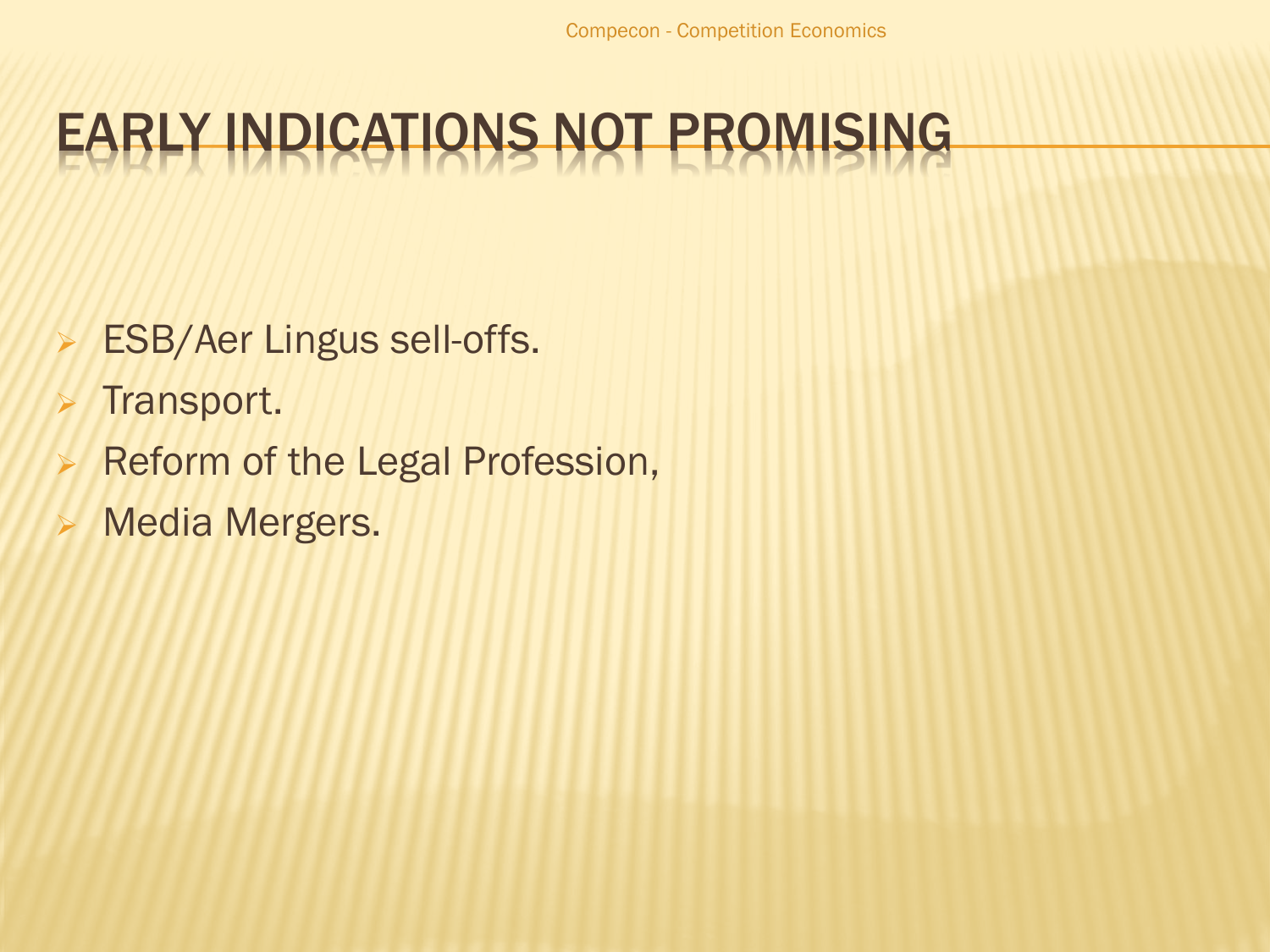# **ELECTRICITY**

- Proposed Sale of Minority Stake in ESB
- But no Restructuring.
- Rejects McCarthy Report Transfer Transmission System to Eirgrid and Retain in Public Ownership.
- **Restructuring Essential for Effective Competition.**
- Positive Impact on Competitiveness.
- Current Proposal Effectively Makes Future Restructuring Impossible.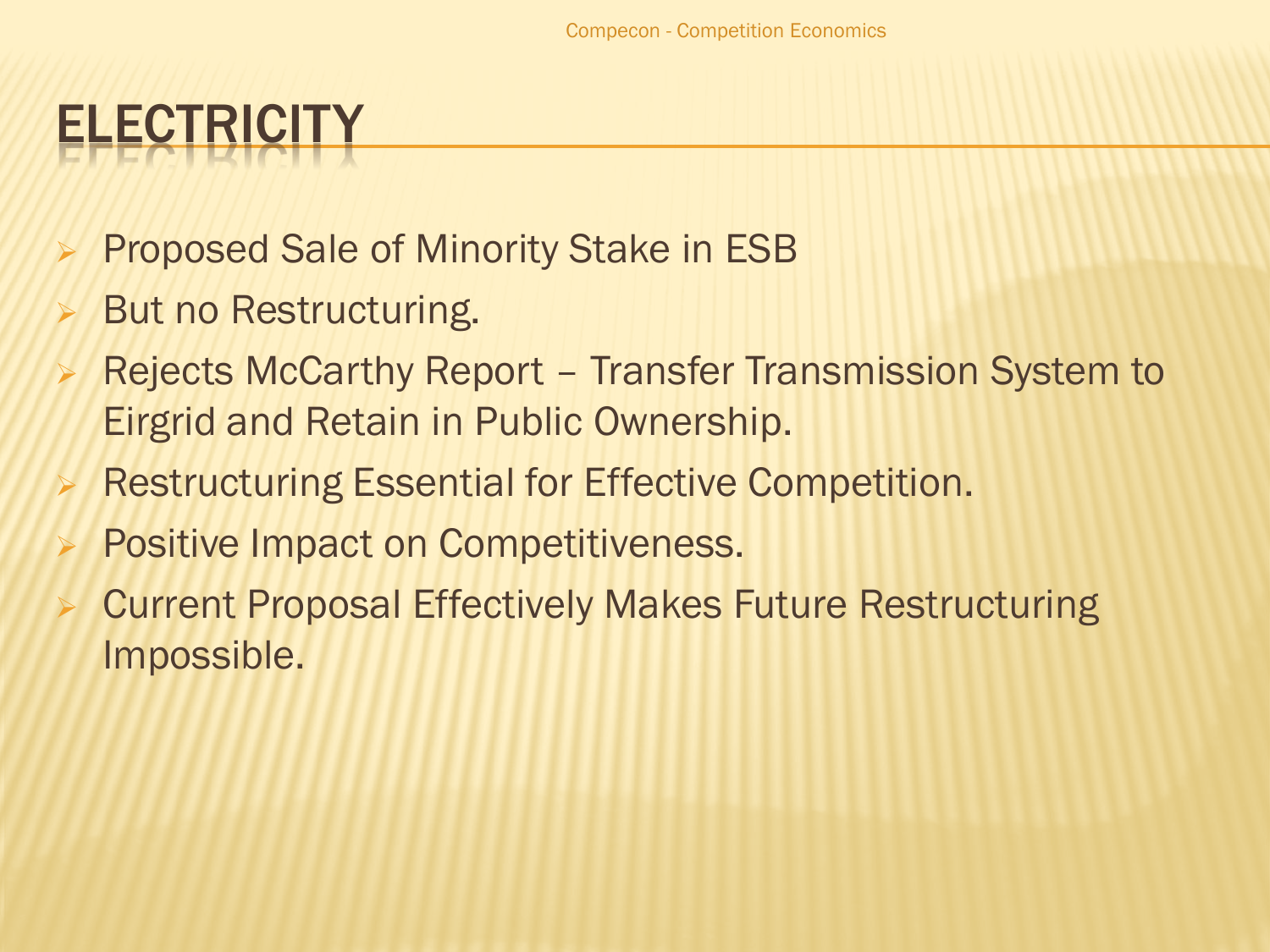# **ER LINGUS**

- OFT investigation of Ryanair Minority Shareholding.
- Obvious Implications for Proposed Sale of Remaining Government Stake.
- Official Silence.
- Why No Action from Parnell Square?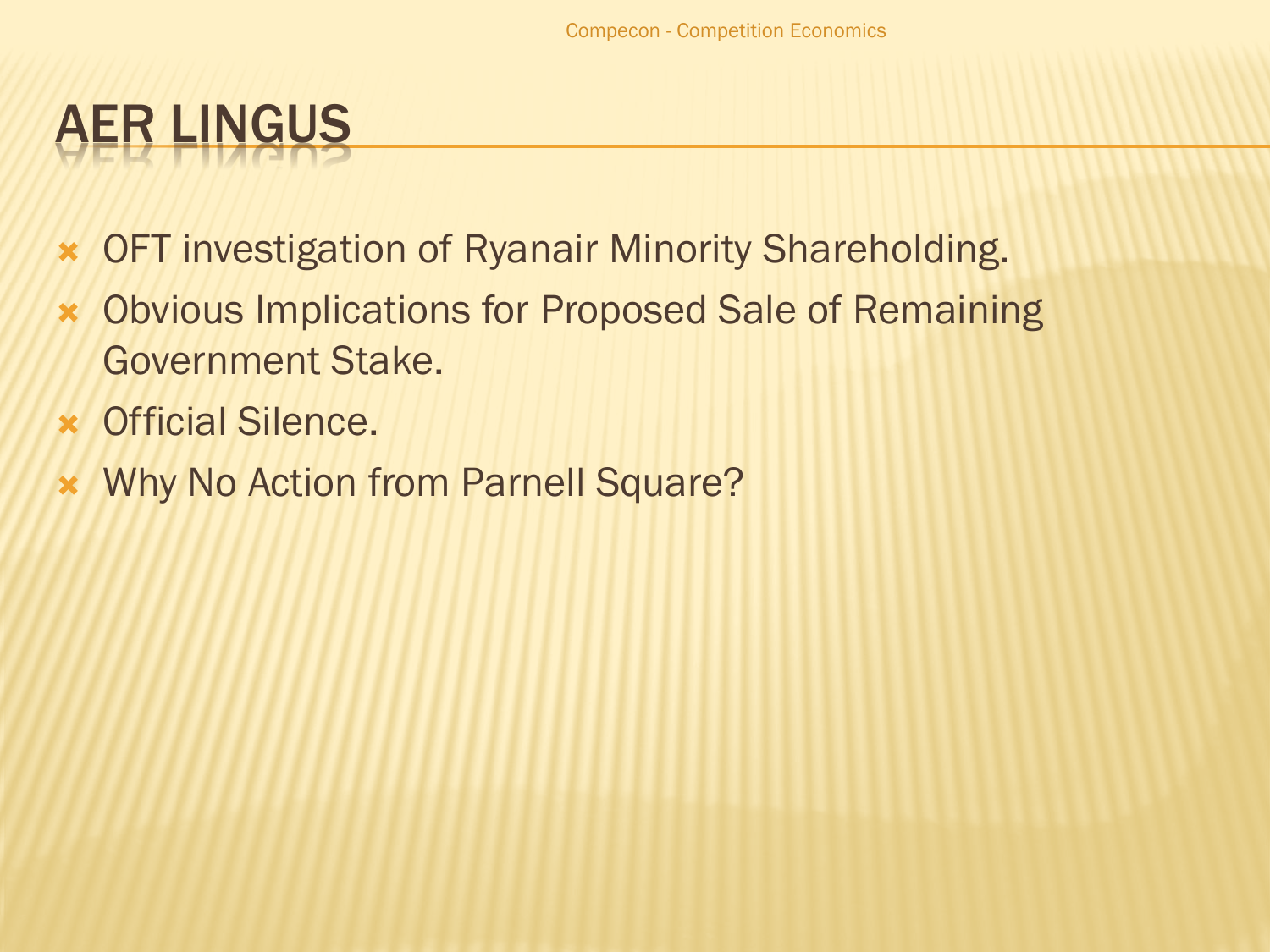#### TRANSPORT

- $\triangleright$  "The reduction in the subsidy to CIE over the next few years will be in the region of a 20 per cent cut so that will have to be met through a combination of fare increases, cost-cutting and cuts to services. Obviously I favour cost-cutting over higher fares or cutting services." Leo Varadker T.D. Minster for Transport *Irish Times* 26 September 2011)
- Bus Fares up 26% 2005-2010 3rd Highest in EEA Countries
- Easy solution if Minister serious.
- Introduce Competitive Tendering for Bus Services. (Official Fine Gael Policy pre-Election.)
- Sale of All State Assets including Airports, Ports and Roads being considered – But CIE not for sale.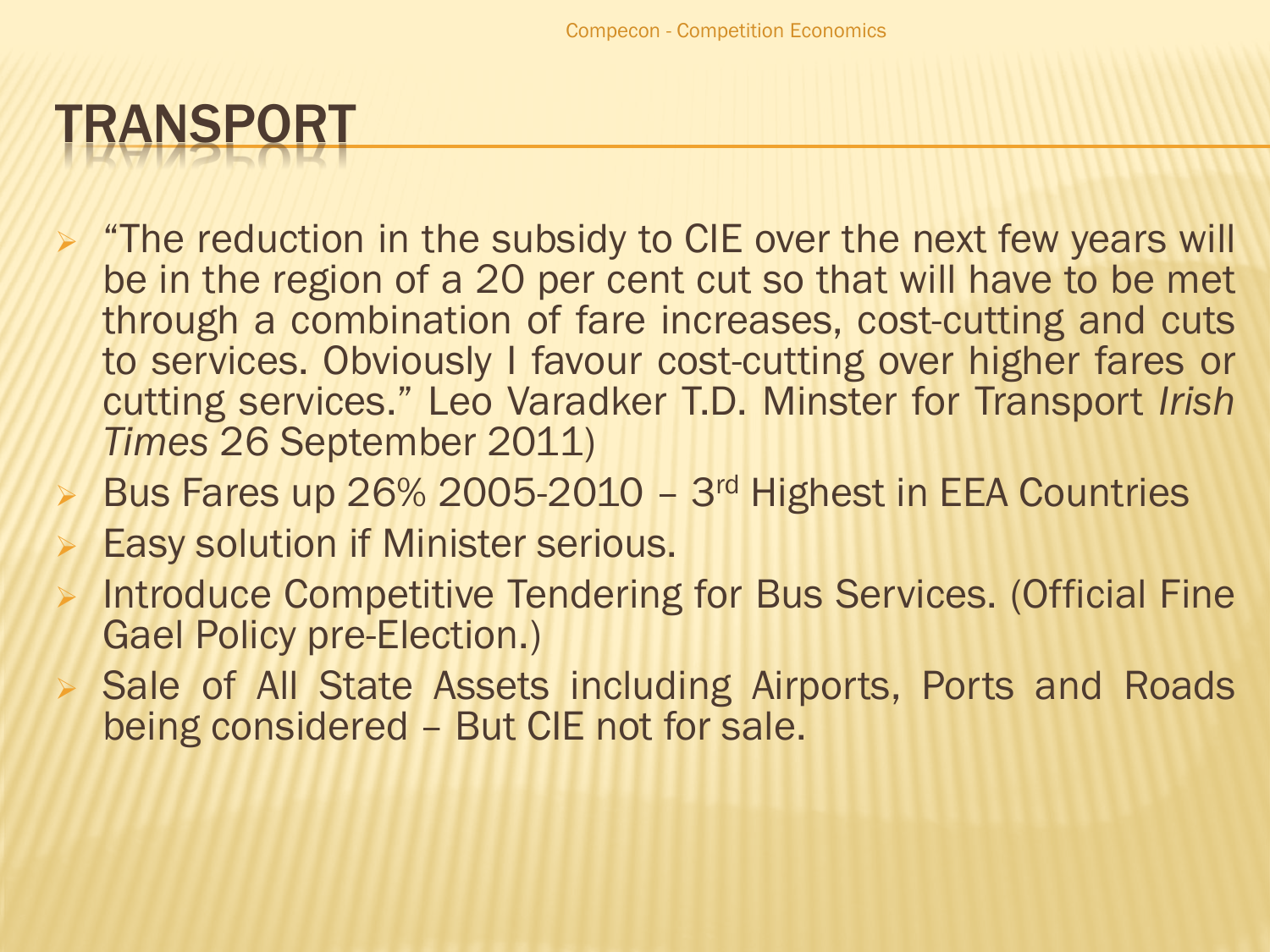#### REFORM OF LEGAL PROFESSION

- CA Report Form Rather than Effects Based.
- "The fundamental point is that if self-regulating professions are left to their own devices there is little incentive for them to encourage competition in the market." (CA Report para 3.71).
- Be Careful What You Wish For.
- Replacing Self-Regulation with Political Regulation
- MDPs.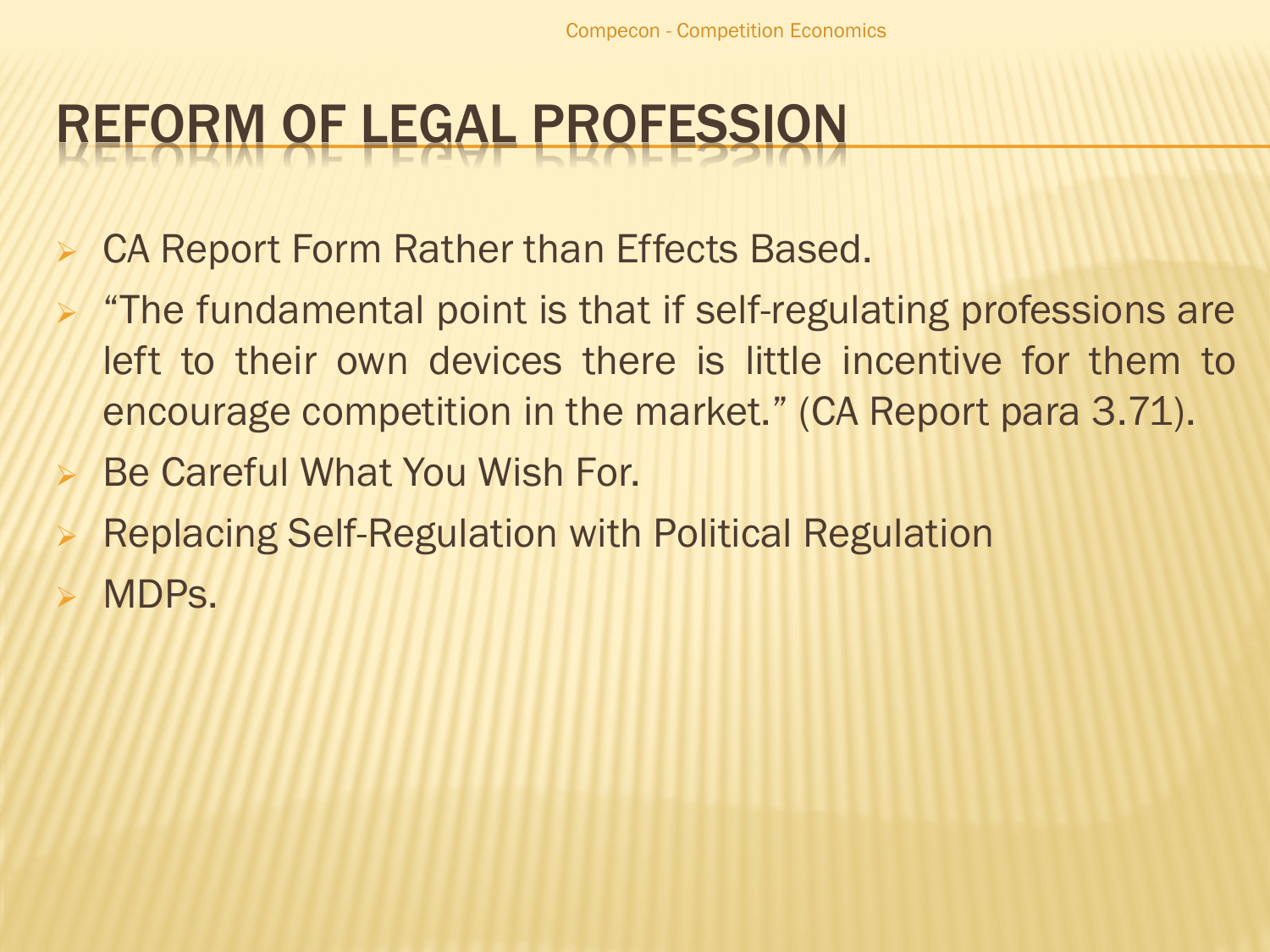#### MEDIA MERGERS.

- **Plurality of Media not an Issue for CA.**
- Problematic for Politicians.
- Irish Press case and "Payback Time".
- **EX UK BSkyB Case.**
- Specialist Part-Time Members for Media Cases?